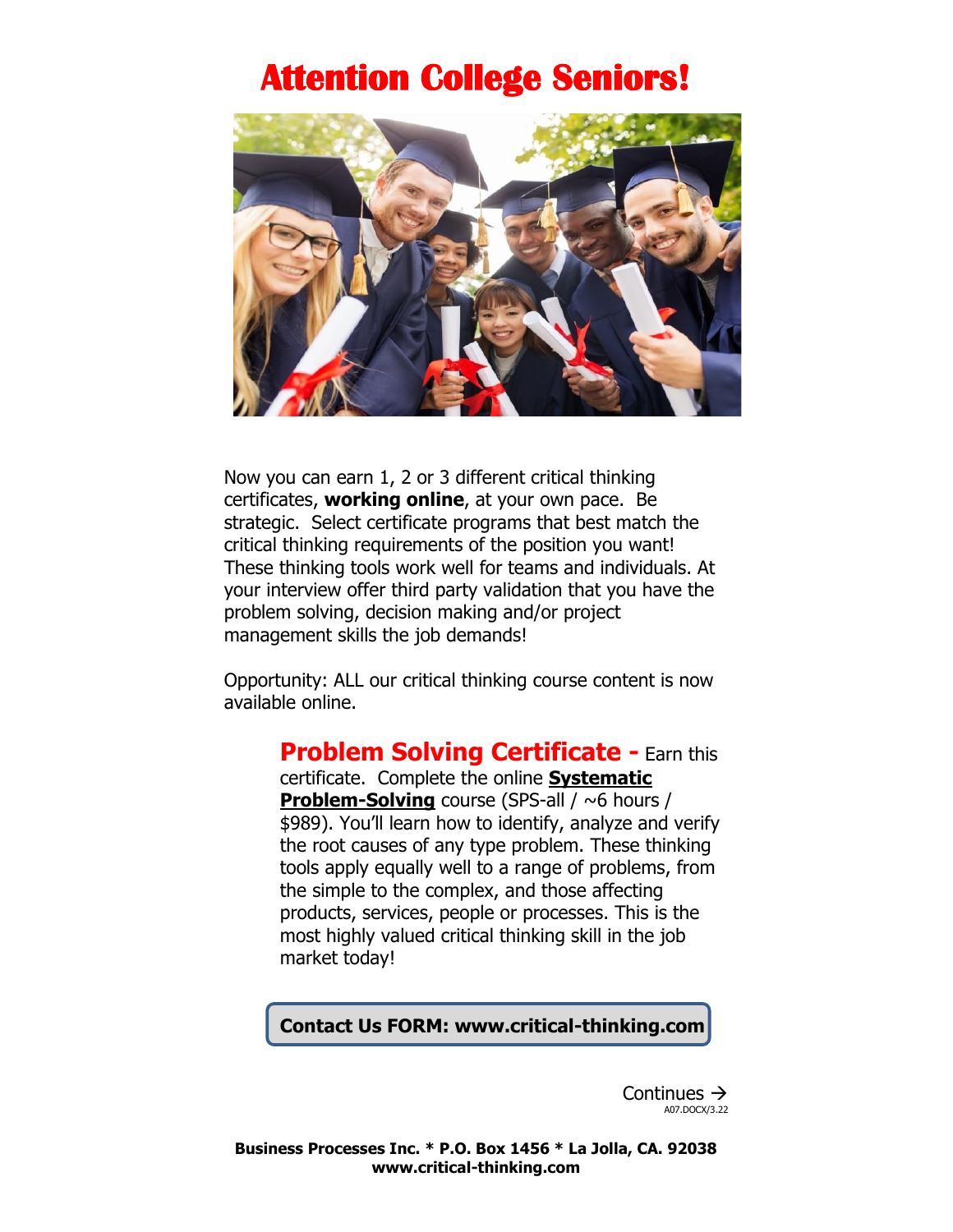## **Attention College Seniors!**

**Decision Making Certificate -** Earn this certificate. Complete the online Systematic Decision-Making course (SDM-all /  $\sim$ 5 hours /\$899). Learn how to turn vague, general concerns into targeted specific, factual issues. Increase your ability to evaluate any decision situation, avoiding traps that kill creativity. Learn how to uncover the real needs of any situation and use them to determine the best-balanced action given a full analysis of benefits and risks. Share with others, make presentations or use your analysis to develop detailed RFP (request for proposals) to use with suppliers. (Bonus - this is an excellent tool you can use immediately to analyze what job you should seek and ultimately what offer to accept assuring the best fit for you!)

**Contact Us FORM: www.critical-thinking.com**

## **Project Management Certificate -**

Earn this certificate. Complete the online Systematic Project Management course (SPM-all / ~6 hours / \$899). Learn a simple three phase approach to defining, planning and implementing any project. This is not a survey course. It teaches an integrated, step-by-step process for defining, planning and implementing projects of all types.

As a new employee, will you be working as a project team member? Very likely! Project teams can be formed anytime there is a decision that needs to be implemented. As a new employee, you will get a "work package" assignment either for you alone or to complete in concert with others. Demonstrate competence in project management to earn more important work assignments and responsibility launching your career path from there.

#### **Contact Us FORM: www.critical-thinking.com**

Continues →

**Business Processes Inc. \* P.O. Box 1456 \* La Jolla, CA. 92038 www.critical-thinking.com**